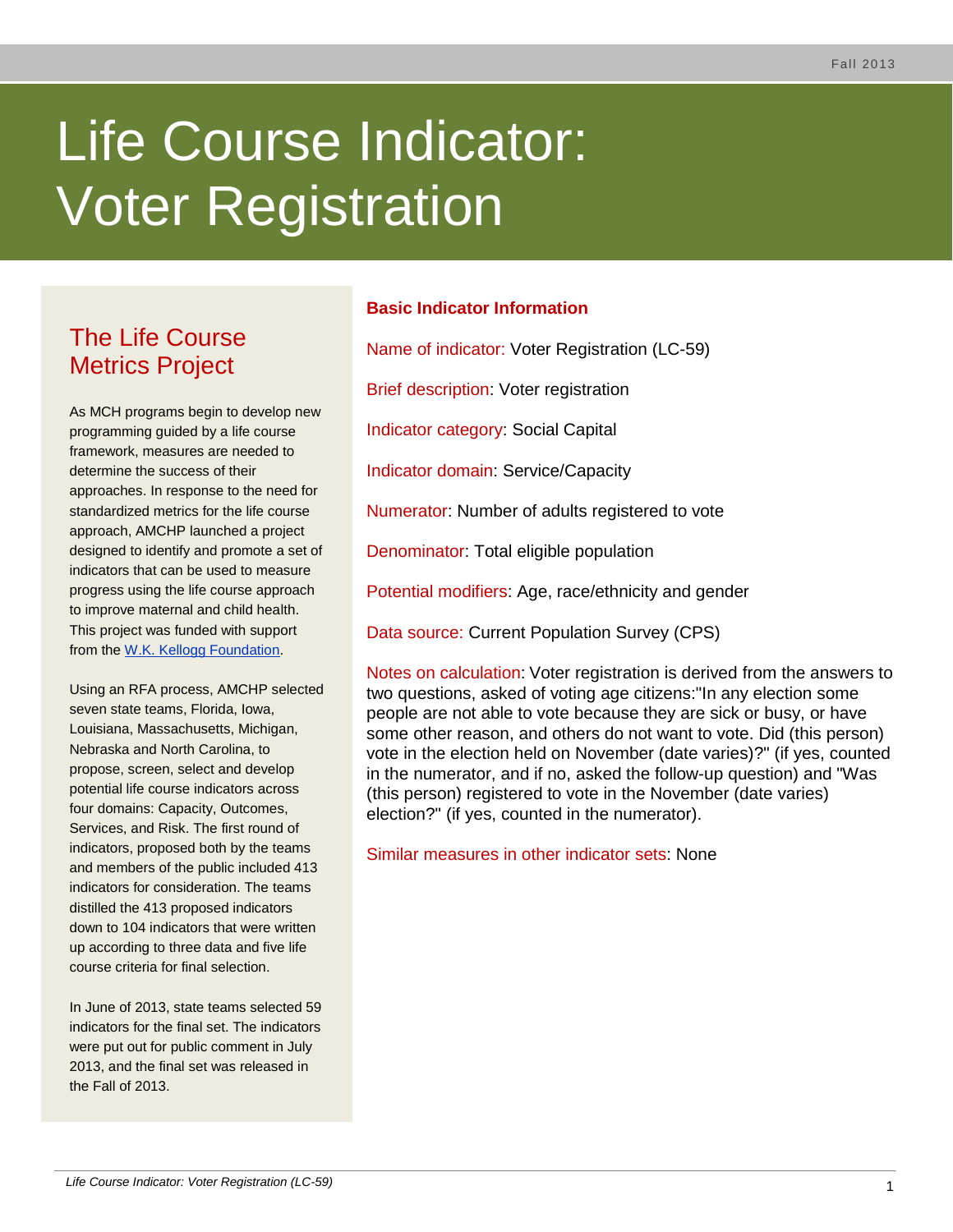## **Life Course Criteria**

#### *Introduction*

Growing evidence suggests that social environments have an impact on health. Research on this relationship is focused on aspects of support and cohesion within the social environment. These concepts are often discussed as 'social capital' across populations. Social capital is the collection of features of social organization – such as civic participation, norms of reciprocity, and trust in others – that help facilitate cooperation for mutual benefit (Putnam, 2000). As such, social capital is a collective resource that benefits communities and can be distinguished from the individual health effects of social networks and support (Lochner et al., 1999). Social capital has been linked to various health outcomes, including selfrated health (Blakely 2001; Kawachi et al., 1999; Hyyppä and Mäki, 2001; Subramanian et al., 2002; Helliwell, 2003; Poortinga, 2006a and Poortinga, 2006b), cardiovascular and cancer mortality rates (Kawachi et al., 1997), suicide rates (Helliwell, 2003), and child mental health (Caughy et al., 2003).

Social capital is a hard concept to measure. Measures of civic engagement help as proxy measures that quantify levels of social capital within and across populations. Voter registration is a conventional proxy for measures of civic engagement (Mercyhurst Center, 2011). As a life course measure, voter registration will be an indicator of social capital within and across populations.

#### *Implications for equity*

Regular voters, and therefore registered voters, are more likely to be White, older, and have a higher education than nonvoters. The largest *positive* changes in registrations, and thus conceivably actual voting and increasing social capital, are likely to be from increasing enrollment of those who are traditionally not registered. Common characteristics of notregistered populations include: younger populations (most specifically those between the ages of 18-29), persons from minority ethnic groups, and persons with a high school level education or less. (Pew Research Center, 2006)

An important equity consideration when using voter registration data is *voter eligibility*. Some people are not permitted to vote because they are not citizens, have been committed to the penal system, mental hospitals, or other institutions, or because they fail to meet state and local resident requirements for various reasons. The eligibility to register is governed by state laws that differ from one another in many respects. Aside from non-citizens, those not eligible to vote are more likely to be non-White and male (Purtle, 2013). This bias will not be reflected in the indicator, which is based on registration by eligibility. However, the bias of how one becomes eligible should be considered when interpreting and presenting data on this indicator.

#### *Public health impact*

The public health impact of increased voter registration, and concomitant increased voting, will have a long-term effect on policies that affect health and development. In the short term, it would most likely be detectable on very specific, high impact legislation and policies. Fujiwara found that increased enfranchisement of Brazil's "less educated" resulted in a shift of "government spending towards health care, which is particularly beneficial to the poor" (Fujiwara, 2010). It is important to realize that an individual's decision whether or not to vote is made at each election, and thus participation rates are inherently fluid.

In addition to policy changes resulting from election and voting outcomes, there are many potential public health impacts from increased social capital within and across populations. As summarized above, social capital has been linked to various health outcomes, including self-rated health (Blakely 2001; Kawachi et al., 1999; Hyyppä and Mäki, 2001; Subramanian et al., 2002; Helliwell, 2003; Poortinga, 2006a and Poortinga, 2006b), cardiovascular and cancer mortality rates (Kawachi et al., 1997), suicide rates (Helliwell, 2003), and child mental health (Caughy et al., 2003).

#### *Leverage or realign resources*

Similar to the explanation of public health impact (above), increases in voter registration that result in increased voting may have short term impacts on very specific legislation and policies. Specific legislation does have the potential to impact long-term realignment of resources and is determined at specific voting events, which may be influenced by voter registration.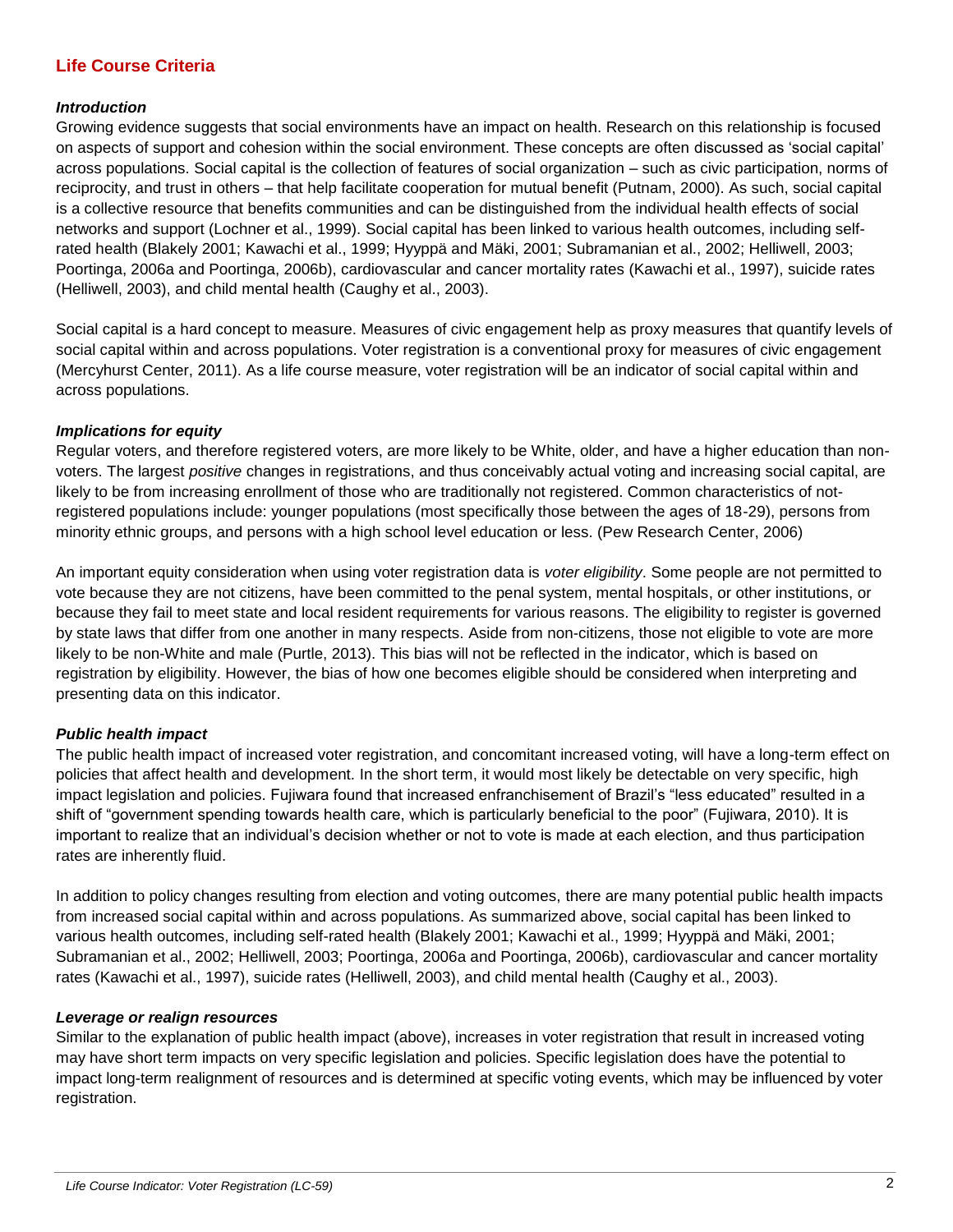As a MCH life course indicator, voter registration can attract new partnerships into public health practice, including community organizers, social justice groups, civic groups such as the League of Women Voters, and civil rights advocates who are the traditional champions of voter registration initiatives. These new partners may have more human than financial resources, but are likely to welcome the involvement of new partnerships with public health. Another interesting opportunity for leveraging partnerships that can be acted on in relation to this indicator involves the new rules of the Affordable Care Act that require health exchanges to adhere to National Voter Registration Act and provide information on voter registration (Sink, 2013). Voter registration information integrated into exchange enrollment provides a new opportunity to increase civic engagement and empower community members.

#### *Predict an individual's health and wellness and/or that of their offspring*

Effects at the individual level are likely to be fairly limited and impossible to measure. Being registered to vote, however, implies a certain level of an individual's locus-of-control, aside from *not* being in a voting-ineligible group (Purtle, 2013; Sanders, 2001). In addition, the relationship between voting and social capital suggests associated links to individual health outcomes.

## **Data Criteria**

#### *Data availability*

Information on voting is collected by the Current Population Survey (CPS) in November of Congressional and Presidential election years. The CPS is a monthly survey of about 50,000 households conducted by the Bureau of the Census for the Bureau of Labor Statistics. The survey has been conducted for more than 50 years, is the primary source of information on the labor force characteristics of the U.S. population, and provides data on a wide range of issues relating to employment and earnings. The sample is scientifically selected to represent the civilian non-institutionalized population. The sample provides estimates for the nation as a whole and serves as part of model-based estimates for individual states and other geographic areas. The CPS data provide reliable estimates at the state level and for 12 of the largest metropolitan statistical areas. The sample size does not allow reliable estimates to be obtained at the county level. The Basic CPS monthly microdata file is usually made available to the public 30-45 days after data collection is complete. Data files for supplemental information are available anywhere from six to 18 months after data collection (U.S. Census Bureau, 2012).

Voting and Registration data have been collected biennially in the [CPS](http://www.census.gov/cps/) since 1964. Over the years, changes have been made to the Voting and Registration supplement. The only constant is that in all iterations of the survey a separate question has been included regarding both voting and registration, which compensates for differences in registration eligibility across states. Results are weighted to "agree with independently derived population estimates of the civilian noninstitutionalized population of the United States and each state (including the District of Columbia)", controlling for age, race and sex (U.S. Census Bureau, 2011; further methodological details at [census.gov/hhes/www/socdemo/voting/about/index.html\).](http://www.census.gov/hhes/www/socdemo/voting/about/index.html))

In recent years, voter-participation data were derived from replies to the following questions. Voting age citizens were asked:

*"In any election some people are not able to vote because they are sick or busy, or have some other reason, and others do not want to vote. Did (this person) vote in the election held on November (date varies)?"* 

Respondents were classified as either "voted" or "did not vote." In most tables, this "did not vote" category includes those who reported "did not vote" or "do not know," as well as noncitizens and non-respondents. The data on registration were obtained by asking the following question to those who reported they "did not vote":

*"Was (this person) registered to vote in the November (date varies) election?"* 

Longitudinal data on state-level voting and registration rates are available at [census.gov/hhes/www/socdemo/voting/publications/historical/index.html,](http://www.census.gov/hhes/www/socdemo/voting/publications/historical/index.html) while updates to the biennial data are at [census.gov/hhes/www/socdemo/voting/.](http://www.census.gov/hhes/www/socdemo/voting/)

Data are available on the U.S. Census Bureau website and do not require special permission to access.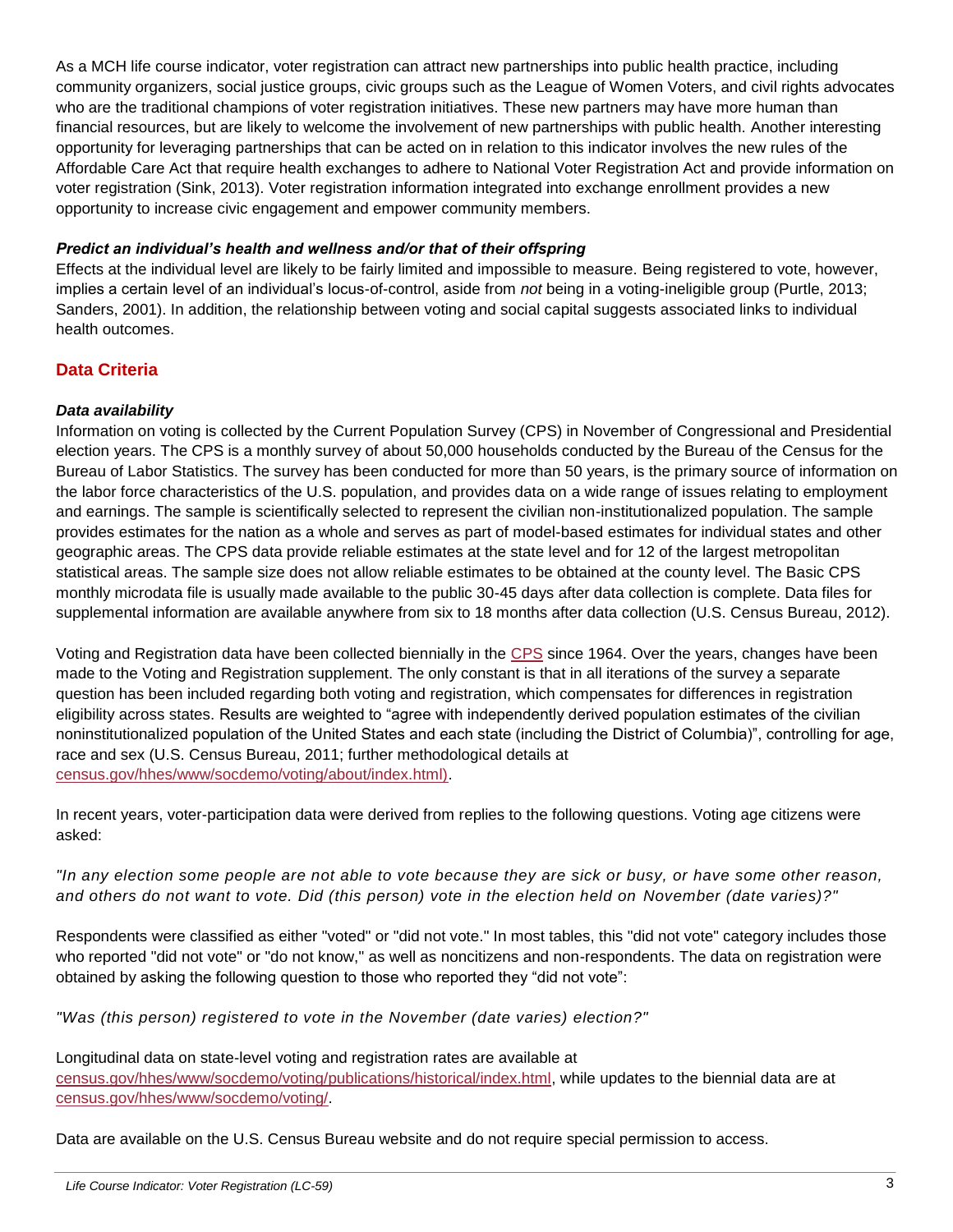#### *Data quality*

The CPS is administered by the Census Bureau using a probability selected sample of occupied households annually. The CPS is a highly rigorous survey that uses extensive sampling schemes and weights to ensure accuracy (U.S. Census Bureau, 2006). The CPS has one of the highest response rates among government household surveys, consistently ranging from 91 to 93 percent (U.S. Census Bureau, 2012). To be eligible to participate in the CPS, individuals must be 15 years of age or over and not in the Armed Forces. People in institutions, such as prisons, long-term care hospitals, and nursing homes are ineligible to be interviewed in the CPS. Information on the quality of data specific to voting and registration is not available.

People who are not U.S. citizens are not eligible to vote. The voting-age population also includes a considerable number of people who cannot register to vote despite meeting citizen and age requirements. Some people are not permitted to vote because they have been committed to the penal system, mental hospitals, or other institutions, or because they fail to meet state and local resident requirements for various reasons. The eligibility to register is governed by state laws that differ from one another in many respects.

Registration is the act of qualifying to vote by formally enrolling on an official list of voters. People who have moved to another election district must take steps to have their names placed on the voting rolls in their new place of residence. The state of North Dakota has no formal registration requirement – voters merely present themselves at the polling place on election day with proof that they are of age and have met the appropriate residence requirements. Therefore, in North Dakota, people who are citizens and of voting age (and who meet the residence requirement), are automatically considered registered. [census.gov/cps/files/Source%20and%20Accuracy.pdf.](http://www.census.gov/cps/files/Source%20and%20Accuracy.pdf)

#### *Simplicity of indicator*

This indicator is simple to both calculate and to explain to various stakeholders. It does not require special data linkage on the part of the data user. However, describing the relationship between voter registration, social capital, and the life course approach is conceptually difficult to describe and understand.

#### **References**

- Blakely TA, Kennedy BP, Kawachi I. 2001. Socioeconomic inequality in voting participation and self-rated health. American Journal of Public Health 91:99-104. Available at [http://ajph.aphapublications.org/doi/pdf/10.2105/AJPH.91.1.99.](http://ajph.aphapublications.org/doi/pdf/10.2105/AJPH.91.1.99) Accessed April 8, 2013.
- Caughy, M. O. B., O'Campo, P. J. and Muntaner, C. (2003). When being alone might be better: neighborhood poverty, social capital, and child mental health. *Social Science and Medicine*. 57:227–37.
- Fujiwara, T. 2010. Voting technology, political responsiveness, and infant health: evidence from Brazil. Department of Economics, University of British Columbia[. http://grad.econ.ubc.ca/fujiwara/jmp.pdf.](http://grad.econ.ubc.ca/fujiwara/jmp.pdf)
- Helliwell, John F. (2003) How's life? Combining individual and national variables to explain subjective well-being. *Economic Modelling*.20:331-60.
- Hyyppä, M.T. and Mäki, J. (2001) Individual‐level relationships between social capital and self‐rated health in a bilingual community. *Preventive Medicine*. 32: 148–155.
- Kawachi, I., B.P. Kennedy, K. Lochner, and D. Prothrow-Stith (1997).Social capital, income inequality, and mortality. American Journal of Public Health. 87(9):1491-8.
- Kawachi, K., et al (1999). Social capital and self-rated health: a contextual analysis. *American Journal of Public Health*, 89(9): 1187-93.
- Lochner, K., Kawachi, I. & Kennedy, B. P. **(**1999**)** Social capital: a guide to its measurement. *Health and Place*. 5:259 -70.
- Pew Research Center for The People & The Press. 2006. Regular voters, intermittent voters, and those who don't Who votes, who doesn't and why. [http://www.census.gov/prod/2006pubs/tp-66.pdf.](http://www.census.gov/prod/2006pubs/tp-66.pdf.%20%20Available) Available a[t http://www.people-press.org/files/legacy-pdf/292.pdf.](http://www.people-press.org/files/legacy-pdf/292.pdf) Accessed April 8, 2013.
- Poortinga, W. (2006a), Social Relations or Social capital? Individual and community health effects of Bonding Social capital. *Social Science & Medicine* 63(1):255-70.
- Poortinga, W. (2006b), Social capital: an individual or collective Resource for Health. *Social Science & Medicine*. 62(2):292-302.

Putnam, R. 2000. Bowling Alone: The Collapse and Revival of American Community. New York: Simon & Schuster; **2000**